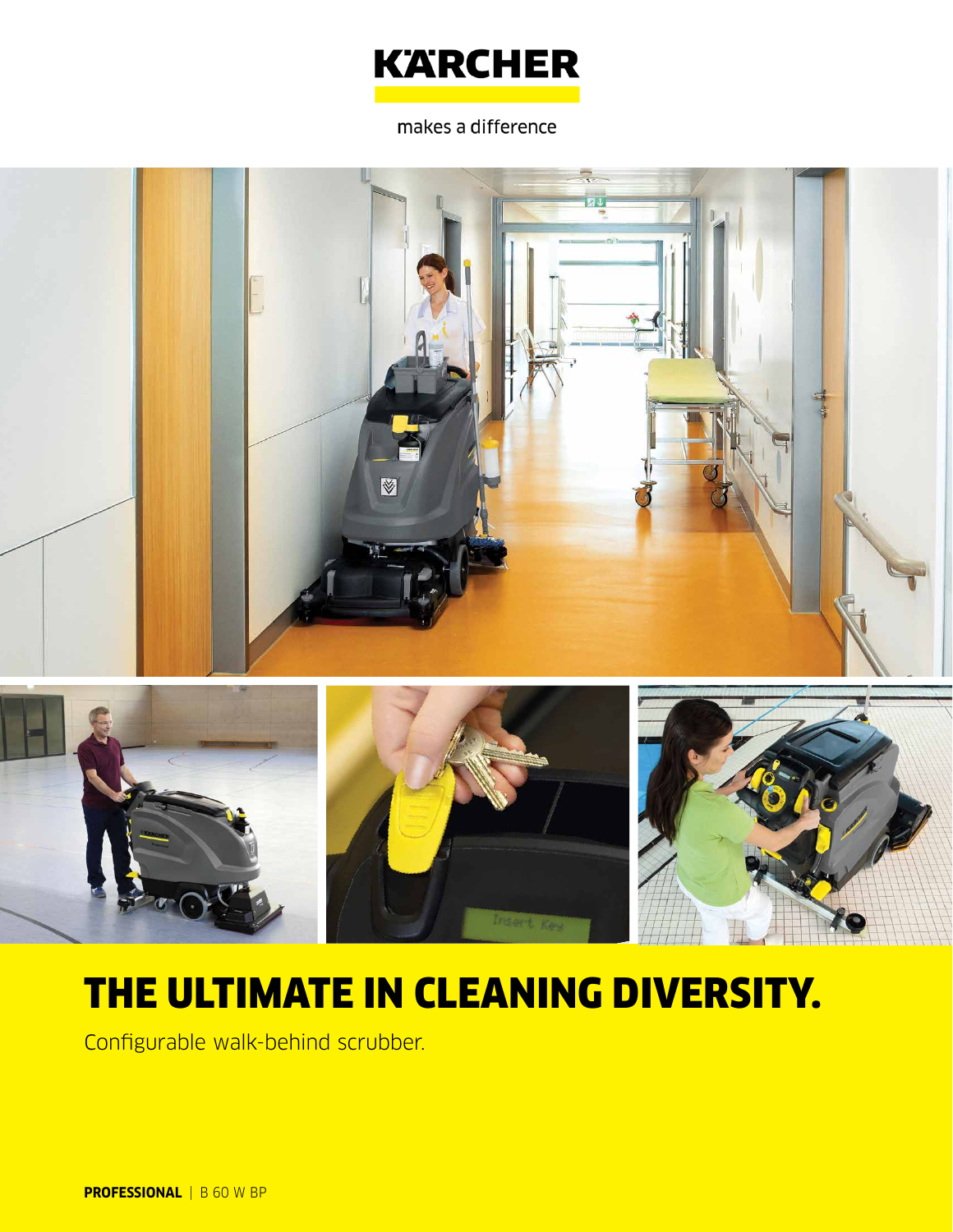### **Efficient and quiet. Everything you need.**

The B 60 W Bp is the walk-behind scrubber built for efficiency from the ground up. Accomplish more with the same size staff with the impressive productivity of this machine. Choose between cylindrical, disc or orbital mechanics and various widths to suit your needs with our interchangeable scrub decks. The KIK system Choose setting for your operators with our innovative KIK key system.





#### **1 Safety is a key function**

- The KIK (Kärcher Intelligent Key) system offers much greater protection against operator errors
- Supervisors can preset the B 60 operation settings for specific cleaning jobs and areas, the operator only needs to insert the key
- The machine can only be started with the associated coded key, so it is protected against unauthorized use

#### **2 Slim and fit**

- With its slimline design, the B 60 easily negotiates awkward objects and narrow passageways
- The asymmetric tank shape ensures a clear view of the brush head.

#### **3 Correctly charged**

■ The charging curve of the standard built-in charger protecting the batteries and ensuring long run times and long battery life

#### **4 Quiet, strong and efficient**

- In eco!efficiency mode, the brush speed and suction force is reduced to a level adequate for relatively light soiling
- $\blacksquare$  In this mode the noise level is also reduced up to 4 dB(A), making the B 60 the right choice for cleaning in noise-sensitive areas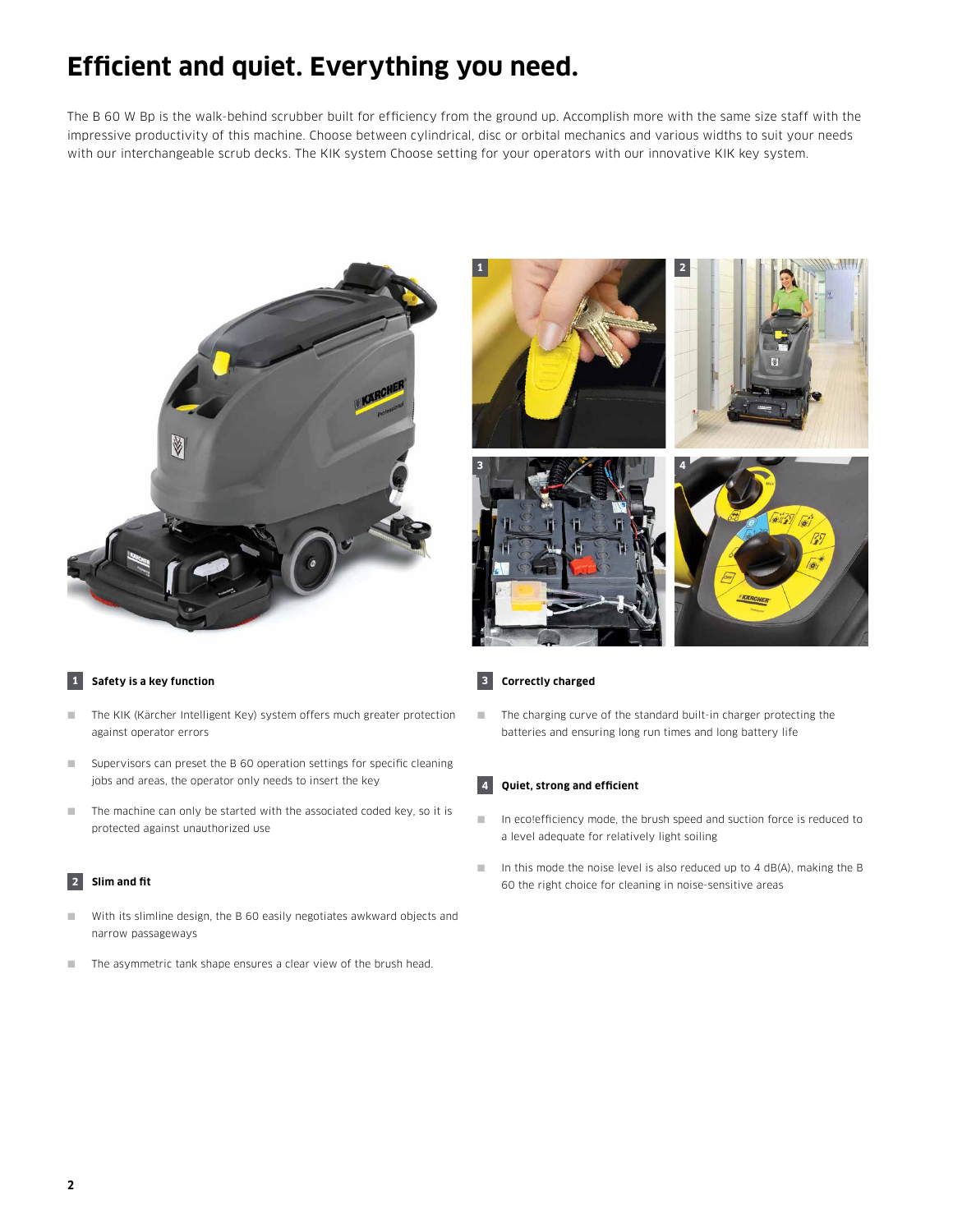## **Technical data and equipment.**



| + brush head                    |            | R 65           | D <sub>65</sub> | S 65         |
|---------------------------------|------------|----------------|-----------------|--------------|
| <b>Cleaning width</b>           | in         | 26             | 26              | 26           |
| Working width, suction          | in         | 37             | 37              | 37           |
| <b>Theoretical Productivity</b> |            | $ft^2/h$ 27986 | 27986           | 23681        |
| Fresh/dirty water tank capacity | gal        | 16/16          | 16/16           | 16/16        |
| Max. water flow                 | gal        | $\overline{1}$ |                 | Ι.           |
| Max. speed                      | rpm        | 600-1300       | 180             | 2000         |
| <b>Operating Noise Level</b>    | <b>dBA</b> | 61-66          | 61-66           | 61-66        |
| Dimensions (L x W x H)          | in         | 60 x 29 x 45   | 60 x 29 x 45    | 57 x 28 x 45 |
| Weight (with battery)           | lbs        | 425            | 400             | 430          |

#### **EQUIPMENT**

| Order No.   | <b>Description</b>                                                                    |
|-------------|---------------------------------------------------------------------------------------|
| 9.841-387.0 | B 60 W Bp. 16 gallon, 230 Ah AGM Batteries, D 65 Brush Head                           |
| 9.841-173.0 | B 60 W Bp. Walk-behind scrubber, includes 230 Ah AGM batteries and charger, R 65 head |
| 9.841-175.0 | B 60 W Bp. Walk-behind scrubber, includes 230 Ah AGM batteries and charger, S 65 head |

#### **ACCESSORIES**

|                | Order No.   | <b>Description</b>                                                                                                        |
|----------------|-------------|---------------------------------------------------------------------------------------------------------------------------|
|                | 4.777-080.0 | Squeegee assembly, 39-inch, V-shaped polyurethane oil-resistant blades, standard on machines with R 65 & D 65 scrub decks |
| $\blacksquare$ | 5.035-488.0 | Home Base kit (adapter and cable hook)                                                                                    |
|                | 6.980-077.0 | Double hook (requires 5.035-488.0)                                                                                        |
| $\Box$         | 4.035-386.0 | Lid with tank rinsing system                                                                                              |
| $\Box$         | 4.035-345.0 | Quick fill tank system (requires 9.083-003.0)                                                                             |
| $\Box$         | 9.083-003.0 | Hose coupling                                                                                                             |
| $\Box$         | 6.273-214.0 | Squeegee blade set, blue EPDM                                                                                             |
| $\Box$         | 6.273-208.0 | Squeegee blade set, oil resistant (standard w/ 4.777-412.0)                                                               |
| $\Box$         | 6.273-205.0 | Squeegee blade set, anti stripe oil resistant                                                                             |
| $\Box$         | 6.273-291.0 | Squeegee blade set, for textured floors                                                                                   |
| □              | 4.035-472.0 | New connection element for cylindrical brush heads, B 60 W                                                                |
| $\Box$         | 4.035-473.0 | Accessory kit to use on B 60 head                                                                                         |
| п.             | 4.035-408.0 | KIK Key                                                                                                                   |

 $\blacksquare$ Included  $\Box$  Optional